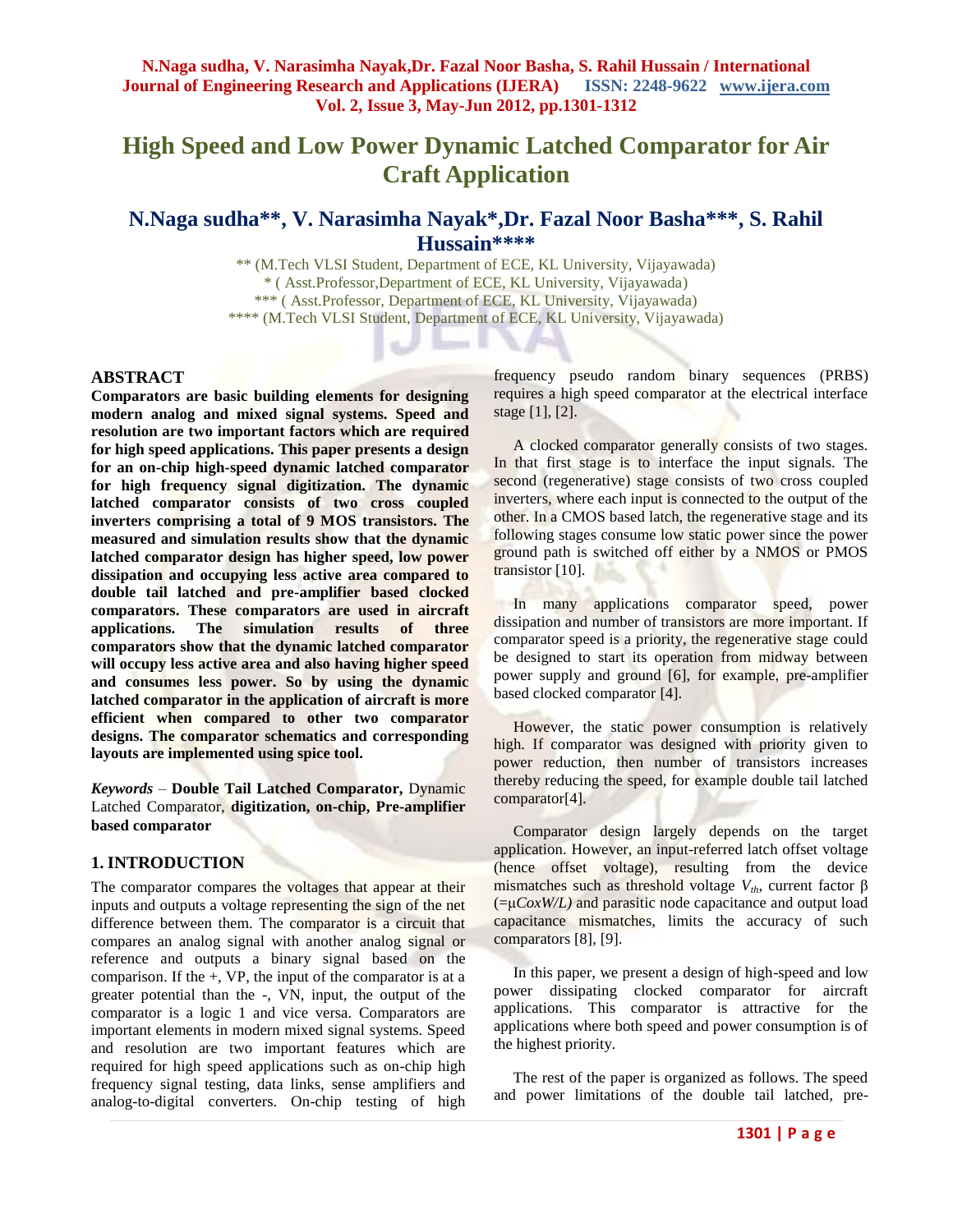amplifier based clocked comparators design and areas for improvements are investigated in Section II. An overview of the dynamic latched comparator design is given in Section III. Application of dynamic latched comparator in aircraft was given in Section IV. The simulation results, comparisons are given in Section V.

## **2.DOUBLE TAIL LATCH AND PREAMPLIFIER BASED CLOCK COMPARATORS**

The circuit and schematic diagrams of the comparator presented in [3] are shown in Fig. 1. This comparator is compared with dynamic latched comparator design because of its speed and suitability for low supply voltage applications. It operates in 2 phases 1)Reset phase 2)Regeneration phase .While the clock is low(reset phase), M7 and M8 transistors are ON. M9 transistor is off. As M7 and M8 transistors are ON Di+ and Di- nodes are precharged to Vdd. So M10 and M11 become ON and discharge the output nodes OUT+ and OUT- to ground. While the clock is high (regeneration phase), M9 and M12 transistors are in ON condition. M7 and M8 transistors are in OFF state. So Di nodes start discharging as M9 is ON. The difference between voltages of  $Di<sub>+</sub>$  and  $Di<sub>-</sub> (\Delta VDi)$  are given to M10 and M11 transistors. As Di nodes starts discharging, M10 and M11 are initially in ON condition and gradually M10 and M11 becomes OFF. Output nodes OUT+ and OUT- starts regenerating when M10 and M11 are unable to ground the outputs. The intermediate stage formed by M10 and Mll passes ΔVDi to the cross-coupled inverters and also provides additional shielding between the input and output, with less kickback noise as a result[8].





Fig 1 Circuit diagram and Schematic of double tail latched comparator



Fig 2 Layout of double tail latched comparator

 The pre-amplifier based clocked comparator is composed of two stages as shown in Fig. 3. The first stage is the amplification stage, which consists of the transistors M1–M4 and M9. More practically, the input-referred latch offset voltage can be reduced by using the pre-amplifier preceding the regenerative output latch stage. It can amplify a small input voltage difference to a large enough voltage to overcome the latch offset voltage. The second stage is the regenerative stage that is comprised of the transistors M5– M8 and M10. The circuit works in two phases, namely the amplification phase and the regenerative (evaluation) phase. When the clock (CLK) is low (amplification phase), the tail transistor M9 turns ON and M10 turns OFF. When CLK is LOW only amplification stage works here. In addition, the amplification stage is designed to produce its output close to VDD-|Vthp| which can effectively reduce the charging time. In this stage Vp-Vn is amplified and fed to regenerative stage. When the clock (CLK) is high (regeneration phase), M10 turns ON and M9 turns OFF. Only regenerative stage works here.

 There is a reduction of the delay time in the preamplifier based clocked comparator over the double tail latched comparator. But the pre-amplifier based clocked comparator uses an amplification stage, it consumes static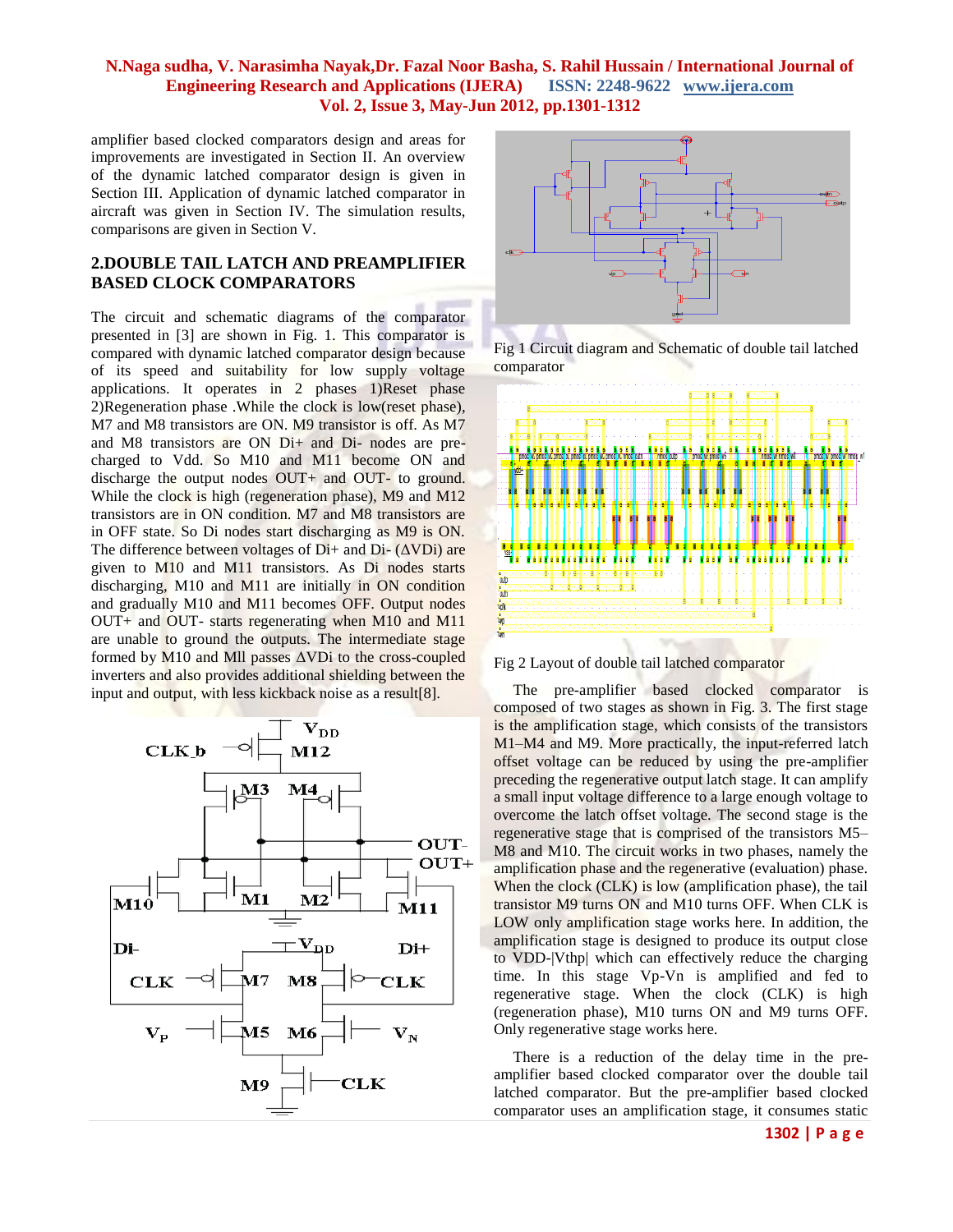power during the amplification period and hence the energy consumption in the pre-amplifier based clocked comparator becomes higher than the double tail latched comparator. However, the preamplifier based comparators suffer not only from large power consumption for a large bandwidth but also from the reduced intrinsic gain with a reduction of the drain-to-source resistance rds due to the continuous technology scaling

 There is a reduction of the power dissipation in the double tail latch comparator over the pre-amplifier based clocked comparator. In order to avoid these drawbacks in double tail latch and pre-amplifier based clocked comparators, dynamic latched comparator was introduced in the subsequent section.



Fig 3 Circuit diagram and Schematic of pre-amplifier based clocked comparator



Fig 4 Layout of pre-amplifier based clocked comparator

## **3. DYNAMIC LATCHED COMPARATOR**

The dynamic latched comparator is composed of two stages as shown in Fig. 5. The first stage is the interface stage which consists of all the transistors except two cross coupled inverters. The second stage is the regenerative stage that is comprised of the two cross coupled inverters, where each input is connected to the output of the other. It operates in two phases.1) Interface phase and 2) Regeneration phase. It consists of single nmos tail transistor connected to ground. When clock is low tail transistor is off and depending on Vp and Vn output reaches to VDD or gnd. When clock is high tail transistor is on and both the outputs discharges to ground.

 There is reduction of both power and delay in dynamic latched comparator circuit over the double tail latched and pre-amplifier based clocked comparators. Double tail latched comparator has less power consumption but low speed because of more transistor count and pre-amplifier based clocked comparator has high speed because of less transistor count but power consumption is more because it uses an amplification stage, it consumes static power during the amplification period However, since the pre-amplifier based clocked comparator is to work at high frequency, the energy consumption of the pre-amplifier based clocked comparator becomes comparable to the double tail latched comparator. Hence the performance of the pre-amplifier based clocked comparator is limited by the static power dissipation in the evaluation or regeneration phase.

 Due to fast speed, low power consumption, high input impedance and full-swing output, dynamic latched comparators are very attractive for many applications such as high-speed analog-to-digital converters (ADCs), memory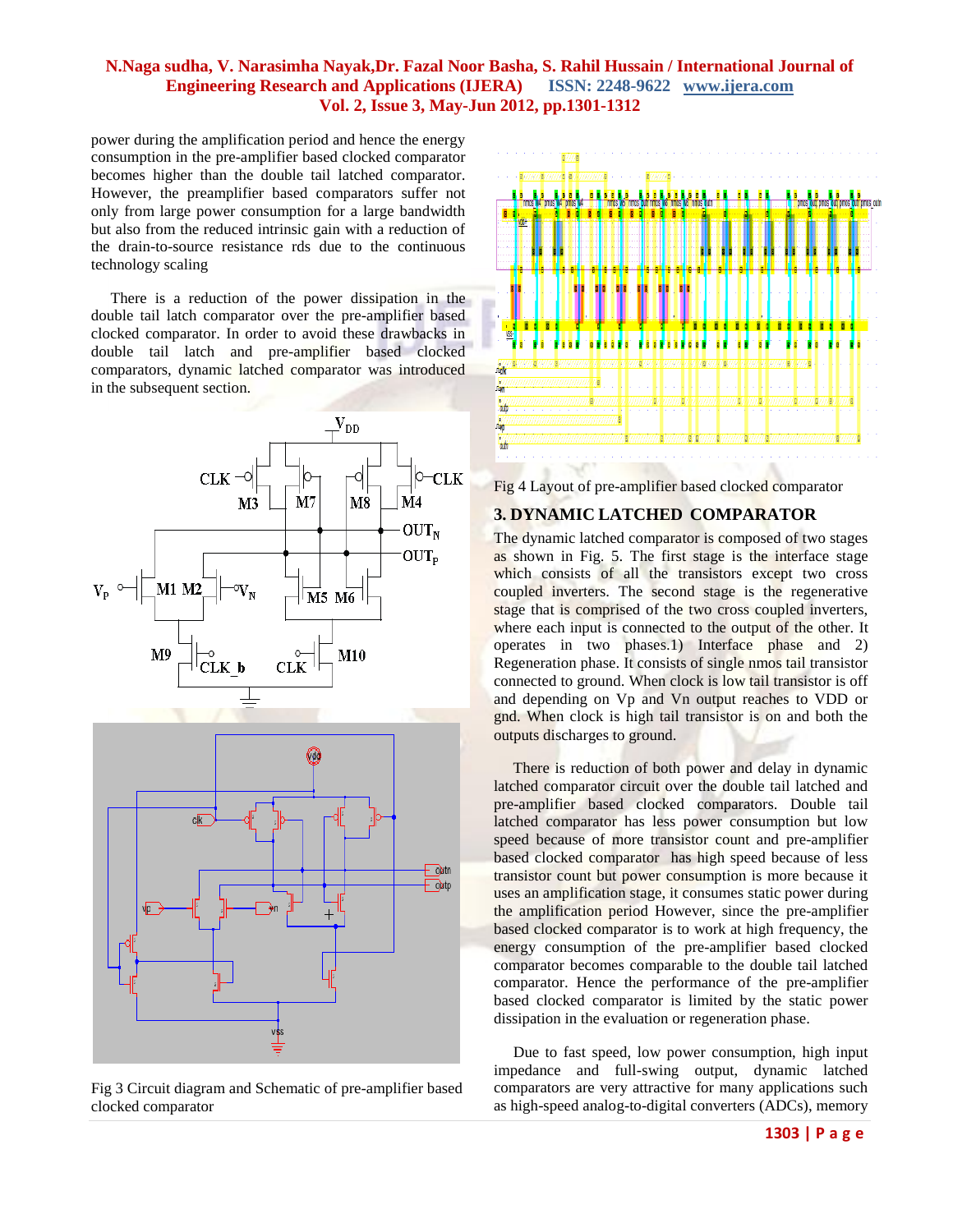sense amplifiers (SAs) and data receivers. They use positive feedback mechanism with one pair of back-to-back cross coupled inverters (latch) in order to convert a small input-voltage difference to a full-scale digital level in a short time.

 Thus dynamic latched comparator is suitable for both high speed and low power dissipation because of decrease in transistor count which overcomes the problem of double tail latch and pre-amplifier based clocked comparators.



Fig 5 Schematic of Dynamic latch comparator



Fig 6 Layout of dynamic latch comparator

Comparison of 3 Clocked Comparators

| Clocked       | Transistor |            |           |           |
|---------------|------------|------------|-----------|-----------|
| Comparator    | count      | Voltage(v) | Power(mw) | Delay(ns) |
| Double tail   |            |            |           |           |
| Latched       | 12         | 1.2        | 0.006     | 0.038     |
| comparator    |            |            |           |           |
| Preamplifier  |            |            |           |           |
| based clocked | 10         | 1.2        | 0.269     | 0.014     |
| comparator    |            |            |           |           |
| Dynamic       |            |            |           |           |
| latched       | 9          | 1.2        | 0.003     | 0.011     |
| comparator    |            |            |           |           |

Since the comparator offset [11] can be reduced by using known techniques [3], the main focus of this paper is the comparator speed and power dissipation. Simulation comparing the delay versus the supply voltage and power dissipation versus the supply voltage of the comparator at 1.2V supply has been done. The results show that the dynamic latched comparator outperforms the other 2. Hence the 3 comparators will be compared. The layouts are automatically extracted and simulated with a microwind simulator. Fig. 16, 17 shows simulation results of the power dissipation, delay versus supply voltages  $(V_{dd})$  respectively for the 3 designs. The results show that the dynamic latched comparator circuit has less delay time and less power dissipation than the other 2 designs.

 As in the dynamic latched comparator circuit design, both the power dissipation and delay will be less as shown in table1. This makes the dynamic latched comparator circuit more attractive for the low power and high speed applications such as SAPTL [5], [13], [14] and aircraft.

## **4. APPLICATION**

Both double tail latched and preamplifier based clock comparators and dynamic latched comparator can be used in the application of aircraft [12] to check whether the aircraft was flown outside its performance. If the aircraft was flown outside its performance no sudden damage may occur but its structure might be permanently weakened.

3 conditions that are harmful for aircraft are

1) Exceeding maximum permissible speed Vne.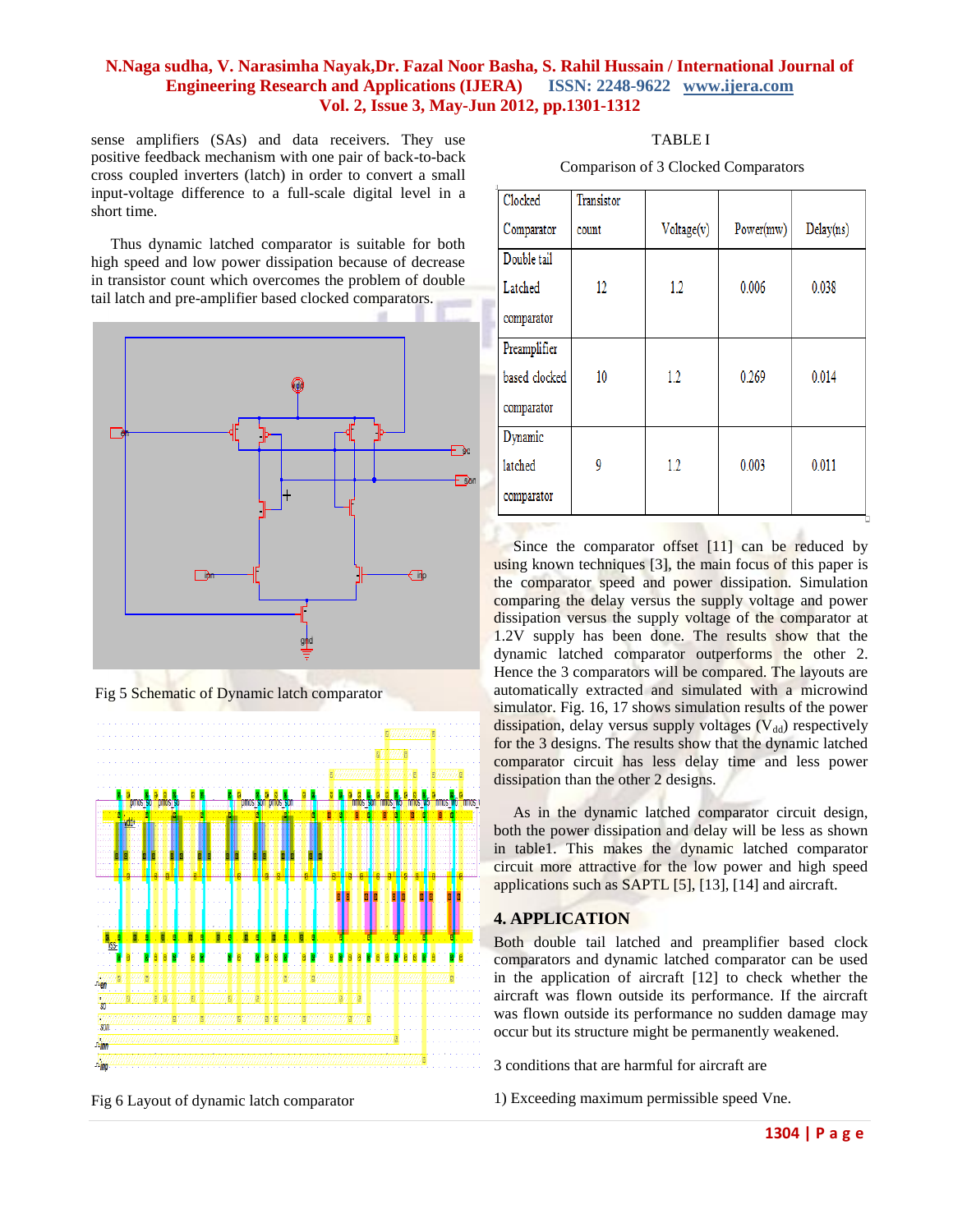2) Extending flaps above flap limiting speed i.e. flaps must not be lowered if aircraft was going faster than Vfl.

3) Exceeding maximum acceleration Gmax.

The basic architecture and schematic of comparator based aircraft is shown in the Figure7. It consists of

1) Comparator which was replaced with clocked comparator to perform comparison whenever it is clocked so that extra computations will be reduced and power consumption decreases, speed increases and area decreases because of less transistor count.

2) Transducers function is to

- a) Convert acceleration or speed in to voltage.
- b) Measure acceleration and speed.

3) RS flip-flop is mainly used for recording of short lived events.





Fig 7 Architecture and Schematic of dynamic latch comparator based Aircraft



Fig 8 Layout of dynamic latch comparator based Aircraft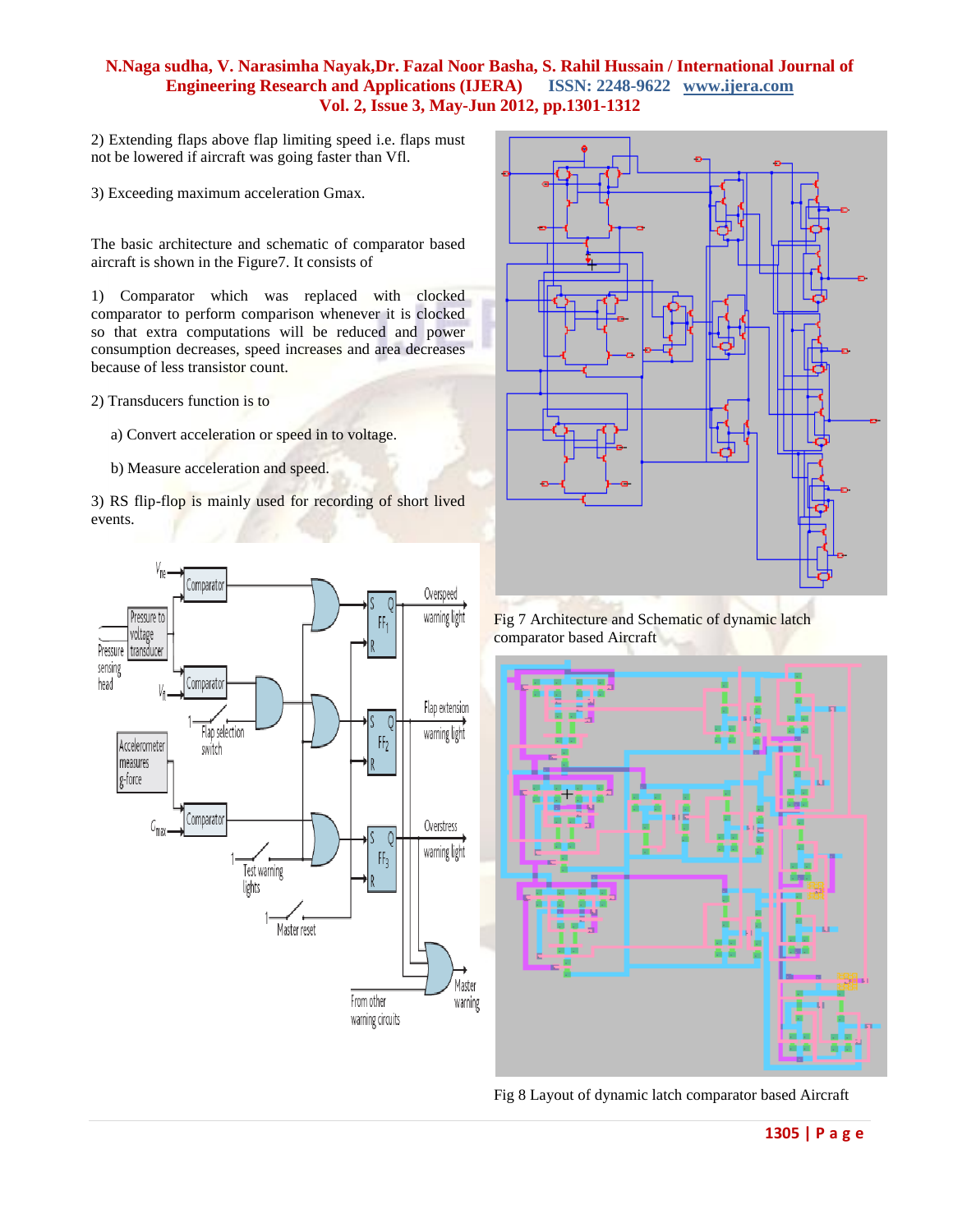#### 4.1 RS flip-flop:

The RS flip-flop consist of 2 NOR gates. Inputs are provided to the RS flip-flop and outputs are obtained after performing the logic function. Fig 9 shows the circuit and schematic of RS flip-flop that consists of cross coupled NOR gates. It can also be implemented by using cross coupled NAND gates.



Fig 9 Circuit and Schematic of two cross-coupled NOR gates (RS flip-flop).



Fig 10 Layout of two cross-coupled NOR gates (RS flipflop)

This RS flip-flop is different from combinational circuit that the gates are cross coupled and output of gate is fed back to its input. A,  $B(R, S)$  are inputs. X, Y  $(Q, Qbar)$  are outputs.

Boolean equations for NOR gate with inputs and outputs are:

1. 
$$
X = \overline{A + Y}
$$
  
2. 
$$
Y = \overline{B + X}
$$

Characteristic equation is one which can be obtained by analyzing its circuit. From truth table also we can derive characteristic equation. Truth table of RS flip-flop was shown in TableII.

#### **TABLEII**

#### Truth Table Of Nor Gate In Fig 9

| R | $Inv(A+B)$ |
|---|------------|
|   |            |
|   |            |
|   |            |
|   |            |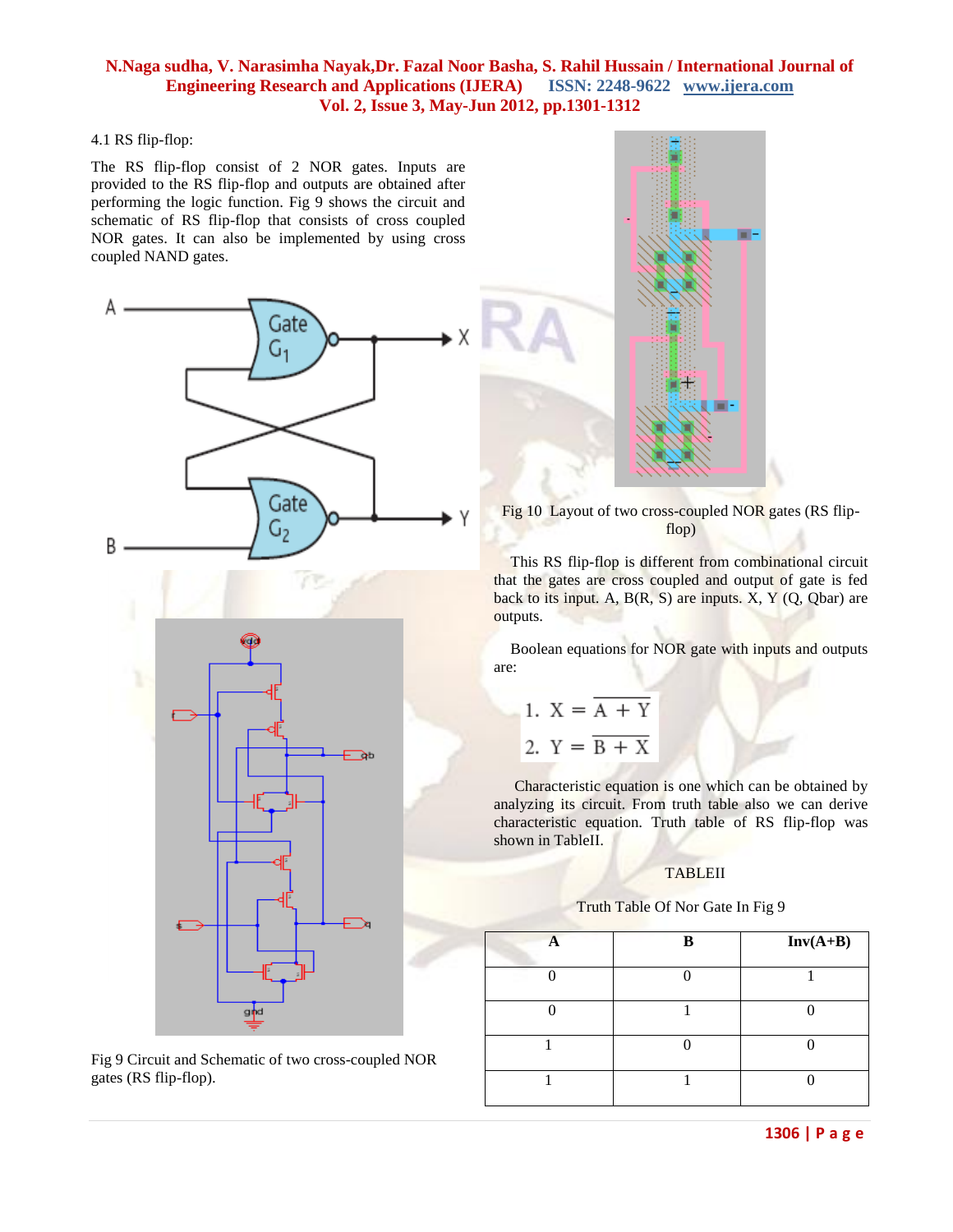

Fig.11 Circuit representation of the RS flip-flop as a black box

#### **TABLEIII**

Truth Table for the Rs Flip-Flop

| <b>Inputs</b> |   | Output | <b>Description</b>                  |
|---------------|---|--------|-------------------------------------|
| R             | S | $Q+$   |                                     |
| 0             | 0 | Q      | No change                           |
| 0             |   |        | Set output<br>to $\lq$ <sup>1</sup> |
|               | ∩ |        | Reset output<br>to '0'              |
|               |   | X      | Forbidden                           |

#### 4.2. Building of RS flip-flop from NAND gates

RS flip-flop can also be constructed from cross coupled NAND gates instead of NOR gates as shown in fig 12. Only difference between NAND and NOR gate flip-flop is that inputs to NAND gate are active low.



Fig12 RS flip-flop constructed from two cross-coupled NAND gates

#### TABLEIV

Truth Table For An Rs Flip-Flop Constructed From Nand **Gates** 

| <b>Inputs</b> |   | <b>Outputs</b> | <b>Comment</b>                      |
|---------------|---|----------------|-------------------------------------|
| $\bf R$       | S | $Q+$           |                                     |
| $\lceil$      |   | X              | Forbidden                           |
| 0             |   |                | Reset<br>output to '0'              |
|               |   |                | Set output<br>to $\lq$ <sup>1</sup> |
|               |   |                | No change                           |

Problem arises when initial R,  $S=0$ , 0 and changes to R, S=1, 1(No change). In practical applications the gate that provides simplest solution will be used. In most applications we use NAND gate RS flip-flop because in most circuits active low signals are used.

#### 4.3. Clocked comparator

In fig7 comparator was used to compare transducer output with aircraft speed limit. If we place any of the 3 clocked comparators in place of comparator, it is useful to perform 2 operations depending on clock.

a) To compare the Vne and Vfl voltages with voltage Vtr from transducer.

b) To compare the Gmax (gmax) with gforce (atr) measured by accelerometer

 As shown in Fig 7, when transducer output exceed voltage limits Vne and Vfl of aircraft last recording of event must be made and the output of comparator will be "1", otherwise output will be "0". Warning lights are used here if any of 3 limits are exceeded.

 Output of 2nd comparator is ANDed with flap actuator circuit signal from flap selection switch (fss) that provides "1" when flaps are down. Comparator outputs are sent through OR gate and then given to 's' input of RS flip-flop. Test warning light (twl) is used to check whether all warning lights are working or not.

 Assume that initially "Q" output of flip-flop is "0" when  $R=1'$  and  $S=0'$ . When  $R=0'$  and  $S=1'$  then 'Q' output reaches to '1'. 'Q' output remains '1' until 'R' input resets "Q". RS flip-flop was found in indicator circuit.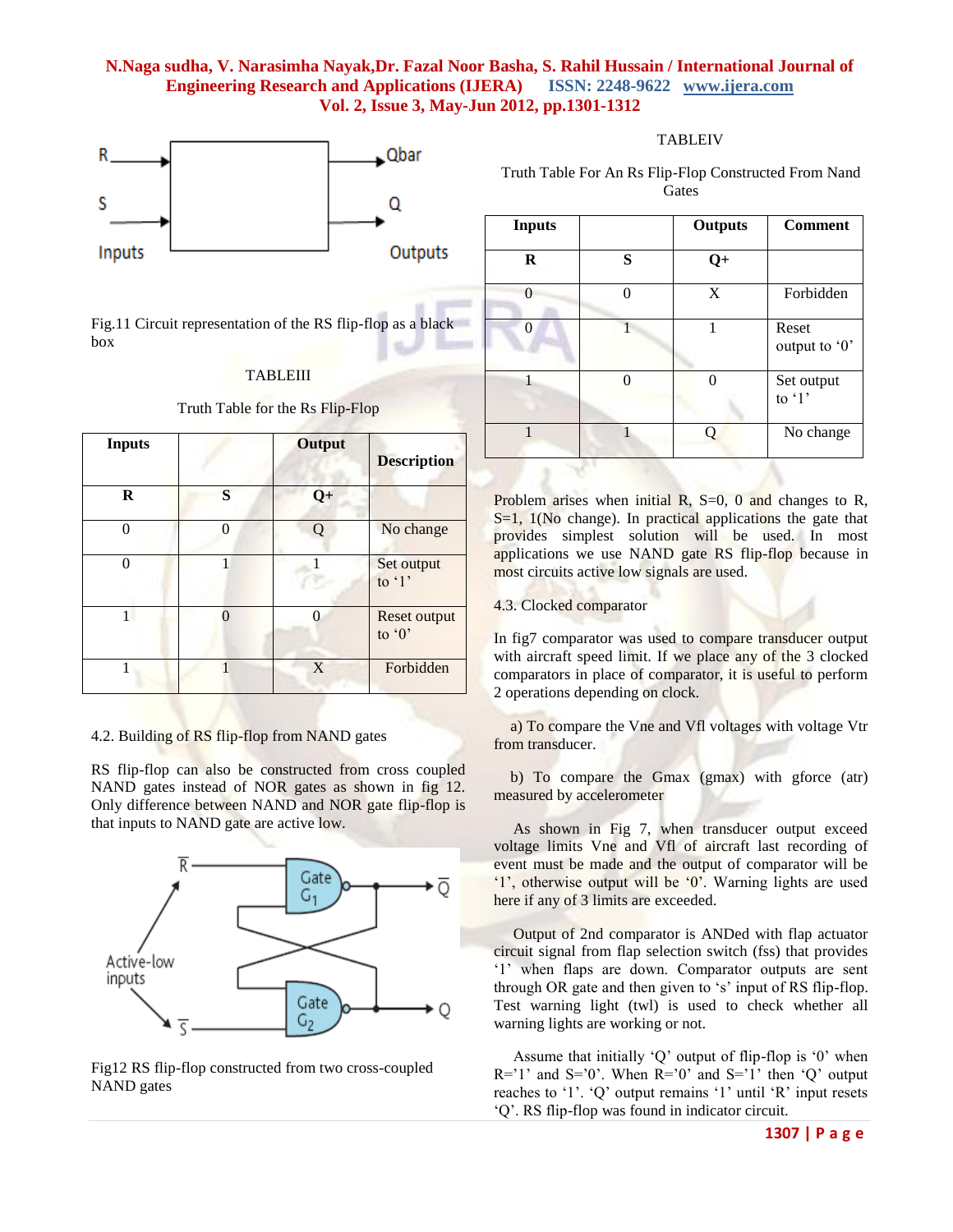In the same way when switching ON the system if we provide Master Reset (mr) as "1" to all RS flip-flops then all the flip-flops will be in RESET condition. Alarm will be triggered if any one of the's' input is set to '1'.

 If we use double tail latched comparator power consumption will be less but delay will be more and if we use preamplifier based clock comparator delay will be less but power will be more because of more static power consumption. So we use dynamic latched comparator in aircraft application which has both less delay and less power consumption.

In case of clocked comparator applications such as clocked comparators based aircraft, dynamic latched comparator based aircraft has less delay time and less power consumption than the other two comparators based aircrafts because of less transistor count.

## **5. SIMULATION RESULTS**





In fig 13 double tail latched comparator compares 2 .inputs, when inputs ' $vp$ ' > ' $vn$ ', then output will be 'outn'  $>$  'outp' ('clk'='1').



Fig 14 Waveforms of pre-amplifier based clocked comparator

٠

In fig 14 pre-amplifier based clocked comparator compares 2 inputs, when inputs ' $vp$ ' < 'vn', then output will be 'outp' < 'outn' ('clk'='1').



Fig 15 Waveforms of dynamic latched comparator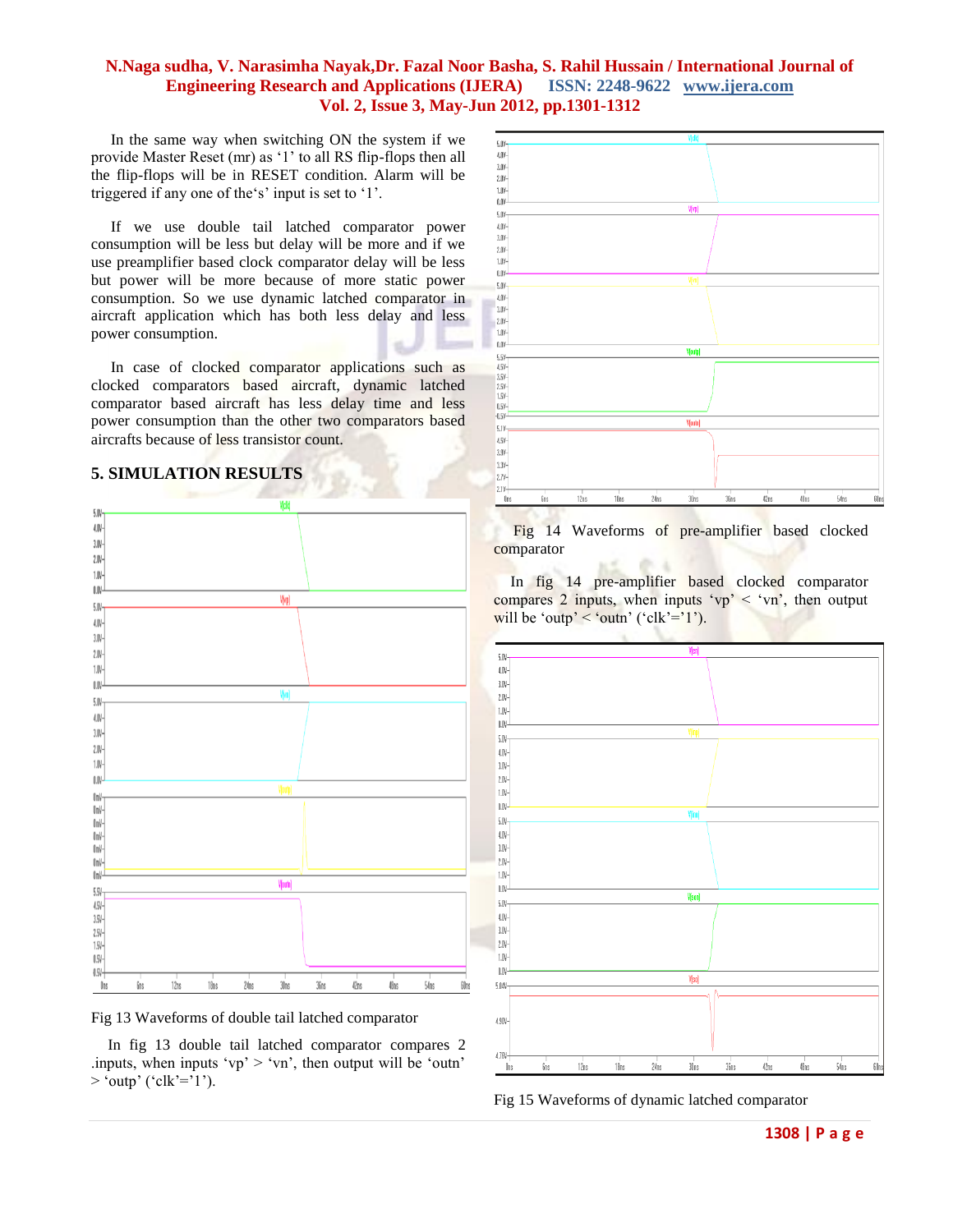In fig 15 dynamic latched comparator compares 2 inputs, when inputs 'inp'  $\le$  'inn', then output will be 'son'  $\langle$  'so' ('en'='1').



Fig 16 Comparison of Power Dissipation of the three clocked comparators

 Fig 16 shows that preamplifier based comparator has more power dissipation than double tail latched comparator because of static power consumption. Dynamic latched comparator has less power consumption than the double tail latch and pre-amplifier based clocked comparators.



Fig 17 Comparison of delay time of comparators

 Fig 17 shows that dynamic latched comparator has less delay time than the double tail latch and pre-amplifier based clocked comparators.



Fig 18 Waveforms of aircraft using dynamic latch comparator (when  $v$ tr < (vne, vfl) and atr < gmax)

Fig 18 shows that when transducer output  $(Vtr)$  is less than aircraft limits (Vne, Vfl) then there is no hazard and the aircraft warning lights (qn, qn1, qn2) will be low.



Fig 19 Waveforms of aircraft using dynamic latch comparator (when  $v$ tr > (vne, vfl))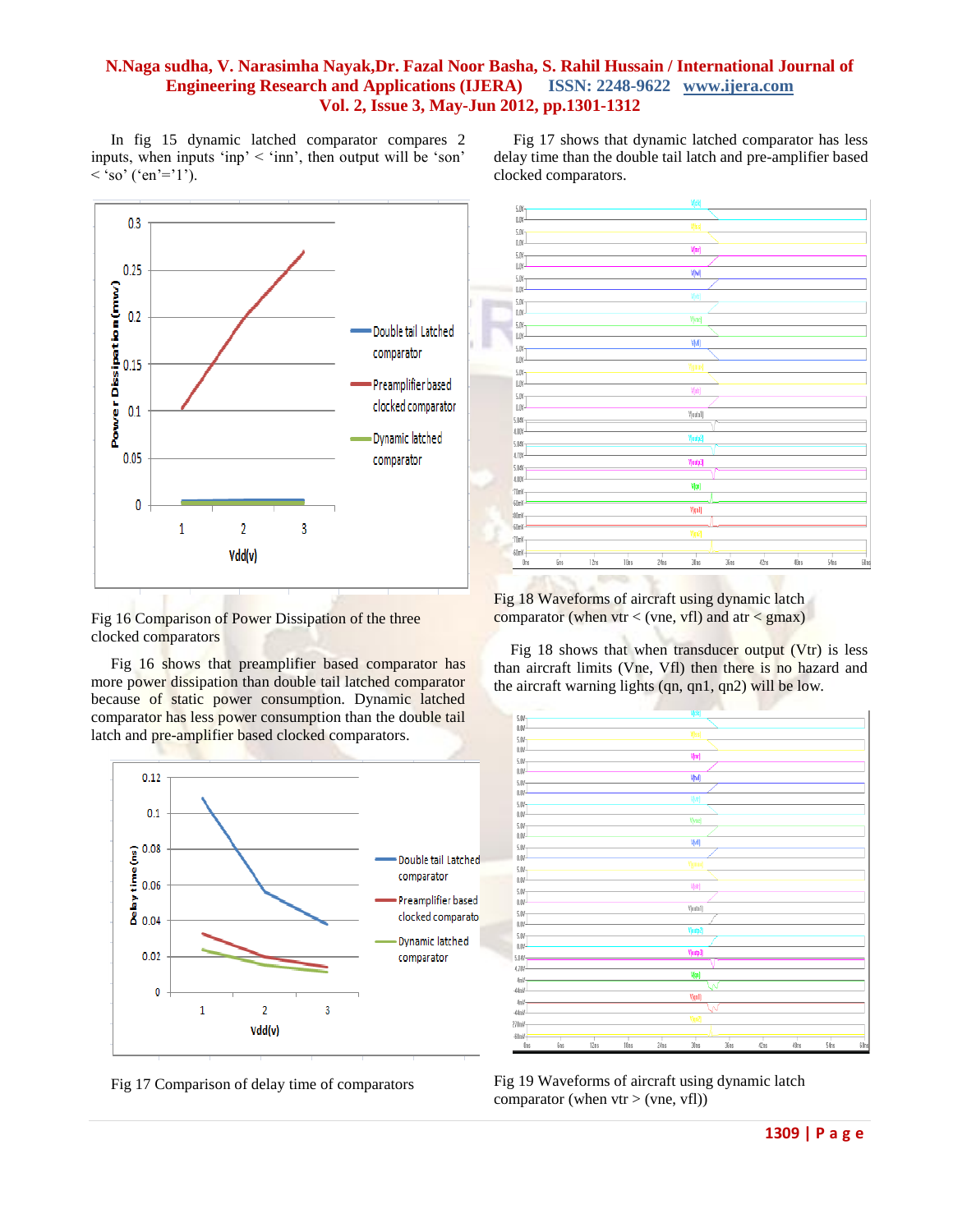Fig 19 shows that when transducer output (Vtr) is greater than aircraft limits (Vne, Vfl) then there is hazard and the aircraft over speed, flap extension warning lights (qn, qn1) will be high.

| 5.01-       |                 |      |      |      | vicing                  |       |      |      |      |              |  |
|-------------|-----------------|------|------|------|-------------------------|-------|------|------|------|--------------|--|
| LIV-        |                 |      |      |      |                         |       |      |      |      |              |  |
| 邸-          |                 |      |      |      | Viissi                  |       |      |      |      |              |  |
| UN-         |                 |      |      |      |                         |       |      |      |      |              |  |
|             |                 |      |      |      | V(mr)                   |       |      |      |      |              |  |
| }解<br>ωy-   |                 |      |      |      |                         |       |      |      |      |              |  |
|             |                 |      |      |      | ŊМ                      |       |      |      |      |              |  |
| }⊪          |                 |      |      |      |                         |       |      |      |      |              |  |
| ωy.         |                 |      |      |      | 啊                       |       |      |      |      | Ľ            |  |
| SIN-        |                 |      |      |      |                         |       |      |      |      |              |  |
| UN-         |                 |      |      |      | V[vne]                  |       |      |      |      |              |  |
| }解          |                 |      |      |      |                         |       |      |      |      |              |  |
| UN-         |                 |      |      |      | 恻                       |       |      |      |      |              |  |
| }解          |                 |      |      |      |                         |       |      |      |      |              |  |
| UN-         |                 |      |      |      |                         |       |      |      |      |              |  |
| 邸-          |                 |      |      |      | Vigmas                  |       |      |      |      |              |  |
| UV-         |                 |      |      |      |                         |       |      |      |      |              |  |
| 5.0%        |                 |      |      |      | V[atr]                  |       |      |      |      |              |  |
| UN-         |                 |      |      |      |                         |       |      |      |      |              |  |
|             |                 |      |      |      | $\forall\text{[outn1]}$ |       |      |      |      |              |  |
| 5.07-       |                 |      |      |      |                         |       |      |      |      |              |  |
| UN-         |                 |      |      |      | V[outp2]                |       |      |      |      |              |  |
| 5.07-       |                 |      |      |      |                         |       |      |      |      |              |  |
| W-          |                 |      |      |      | V[outp3]                |       |      |      |      |              |  |
| }解          |                 |      |      |      |                         |       |      |      |      |              |  |
| ωy-         |                 |      |      |      |                         |       |      |      |      |              |  |
| 础.          |                 |      |      |      | Viqa)                   |       |      |      |      |              |  |
| (lo)        |                 |      |      |      |                         |       |      |      |      |              |  |
| 信)          |                 |      |      |      | V[qn1]                  |       |      |      |      |              |  |
| (lo)        |                 |      |      |      |                         | N     |      |      |      |              |  |
| 信)          |                 |      |      |      | V[qn2]                  |       |      |      |      |              |  |
| (lm)-       |                 |      |      |      |                         |       |      |      |      |              |  |
| <b>Oirs</b> | 6n <sub>S</sub> | 12ns | 18ns | 24ns | 30ns                    | 3Fins | 42ns | 48ns | 54ns | <b>GN</b> ns |  |
|             |                 |      |      |      |                         |       |      |      |      |              |  |

Fig 20 Waveforms of aircraft using dynamic latched comparator (when  $atr > gmax$ )

Fig 20 shows that when accelerometer output gforce (atr) is greater than aircraft limits Gmax (gmax) then there is hazard and the aircraft overstress warning light (qn2) also reaches high state. (Here also  $Vtr > (Vne, Vfl))$ )



Fig 21 Waveforms of RS flip-flop

### **6. CONCLUSION**

Dynamic latched comparator was designed that works with high speed and low power consumption when compared to double tail latched comparator and pre amplifier based clocked comparator. For comparison we provide analog input to the comparator and the output will be digital. The simulation results show that the proposed circuit can operate at higher speed with low power dissipation than the other two comparators. Similarly in case of clocked comparator applications such as clocked comparators based aircraft, dynamic latch comparator based aircraft has less delay time than the other two comparators based aircrafts. Clocked comparator schematics are implemented in spice and the corresponding layouts are implemented using microwind tool. Dynamic latched comparator based aircraft, RS flip-flop schematic and corresponding layouts are implemented in spice.

### **REFERENCES**

- [1] B. Casper, F. O"Mahony, "Clocking analysis, implementation and measurement techniques for highspeed data links: A tutorial," IEEE Trans. Circuits Syst. I, vol. 56, no. 1, pp. 17-39, Jan. 2009.
- [2] W T. Beyene et. al. , "Advanced modeling and accurate characterization of a 16 Gb/s memory interface," IEEE Trans. Adv. Package., vol. 32, pp. 306-326, May 2009.
- [3] D. Schinkel, et. al., "A Double-tail latch-type voltage sense amplifier with 18ps setup+hold time," in IEEE Int. Solid-State Circuits Conf. (ISSCC) Dig. Tech. Papers, San Francisco, CA, Feb. 11-15, 2007, pp. 314- 315.
- [4] Mohamed Abbas\*, Yasuo Furukawa"Clocked Comparator for High-Speed Applications in 65nm Technology,"IEEE Asian Solid-State Circuits Conference November 8-10,2010 / Beijing, China.
- [5] High Speed and Low Power Dynamic Latched Comparator for PTL Circuit Applications
- [6] K. Uyttenhove, M. S. J. Steyaert, "A 1.8-V, 6-bit, 1.3- GHz CMOS flash ADC in 0.25-\_m CMOS," *IEEE J. Solid-State Circuits*, vol. 38, no. 7, pp.1115–1122, July 2003.
- [7] Jun He, Sanyi Zhan, Degang Chen, and R.L. Geiger, "Analyses of Static and Dynamic Random Offset Voltages in Dynamic Comparators," IEEE Trans. Circuits Syst. I: Reg. Papers, vol. 56, pp. 911-919, May 2009.